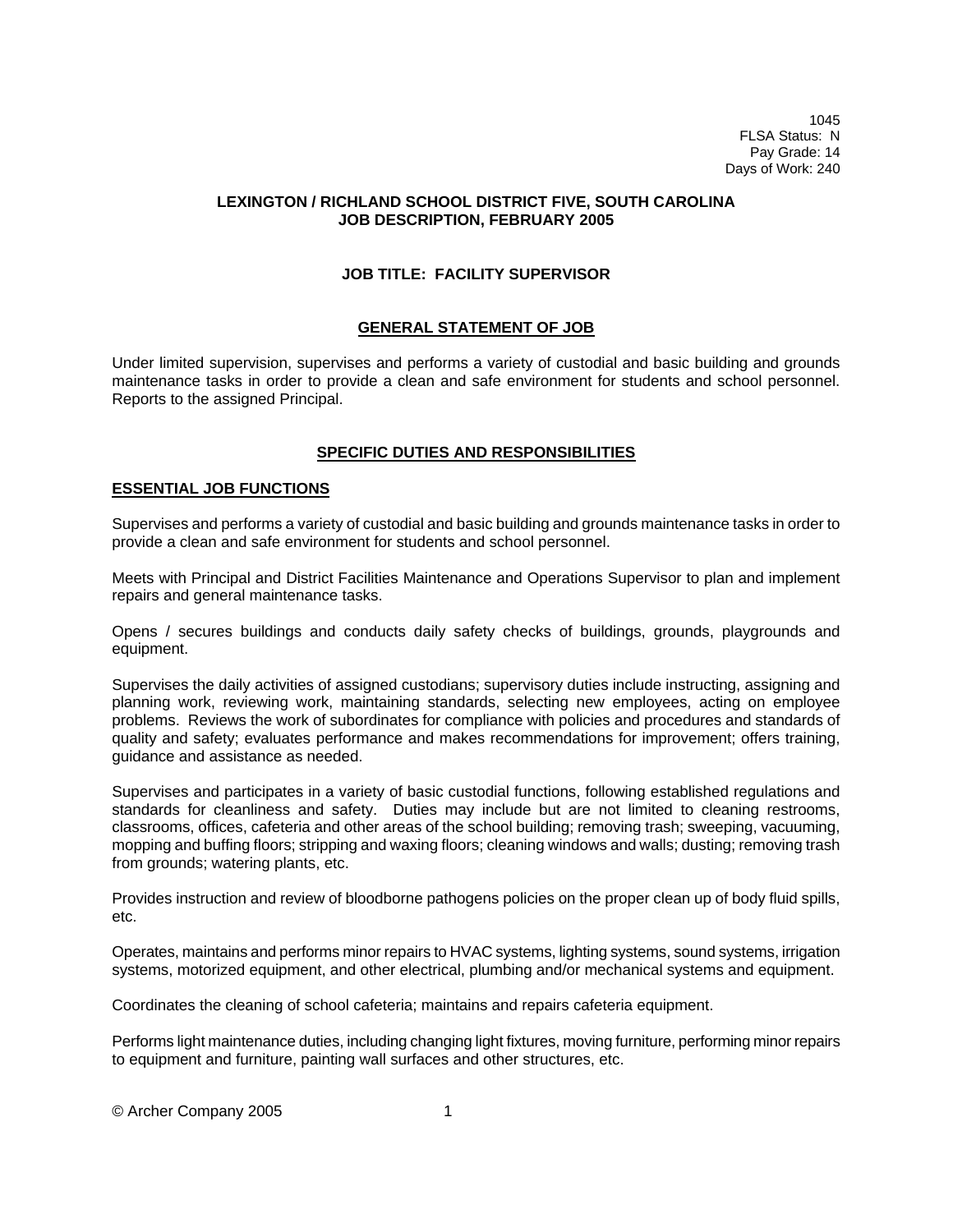Conducts set-up/take-down of furniture, sound systems, lighting, etc., for special events.

Supervises and participates in grounds maintenance duties, including but not limited to cutting grass, edging, trimming trees and shrubbery, watering and fertilizing grass and trees, removing trash and debris, etc.

Applies pesticides as needed.

Reports the need for major repair work or servicing to District maintenance staff.

Orders, picks up and maintains adequate inventory of maintenance and custodial supplies.

May be required to respond to emergency calls.

Maintains assigned vehicles, tools and equipment.

Prepares required work records and reports with accuracy and in a timely manner.

Receives and responds to inquiries, requests for assistance and complaints in areas of responsibility.

Interacts and communicates with the Principal, other school staff, subordinates, District maintenance staff, students, parents, volunteers, visitors, sales representatives / vendors, and the general public.

Operates and maintains a variety of equipment which may include a floor buffer, carpet cleaner, vacuum, sweeper, wet vac, mowers, weed eaters, edgers, trimmers, various hand and power tools, cleaning equipment and tools, leaf blower, etc. Exercises care and safety in the use of equipment and tools required to complete assigned tasks.

Uses custodial supplies, cleansers, hand tools, clerical and computer supplies, etc.

Attends training, seminars and workshops, etc., as necessary to maintain and enhance job knowledge and skills.

## **ADDITIONAL JOB FUNCTIONS**

Assists with the removal of recyclable materials.

Spreads salt / sand on walkways and driveways during inclement weather as necessary.

Delivers packages / supplies to various school locations as requested.

Raises / lowers flag daily.

Assists in cleaning cafeteria tables as necessary during staff shortages.

Assists with special projects as assigned.

Performs routine administrative/office tasks as required, including but not limited to preparing reports and correspondence, copying and filing documents, answering the telephone, entering and retrieving computer data, etc.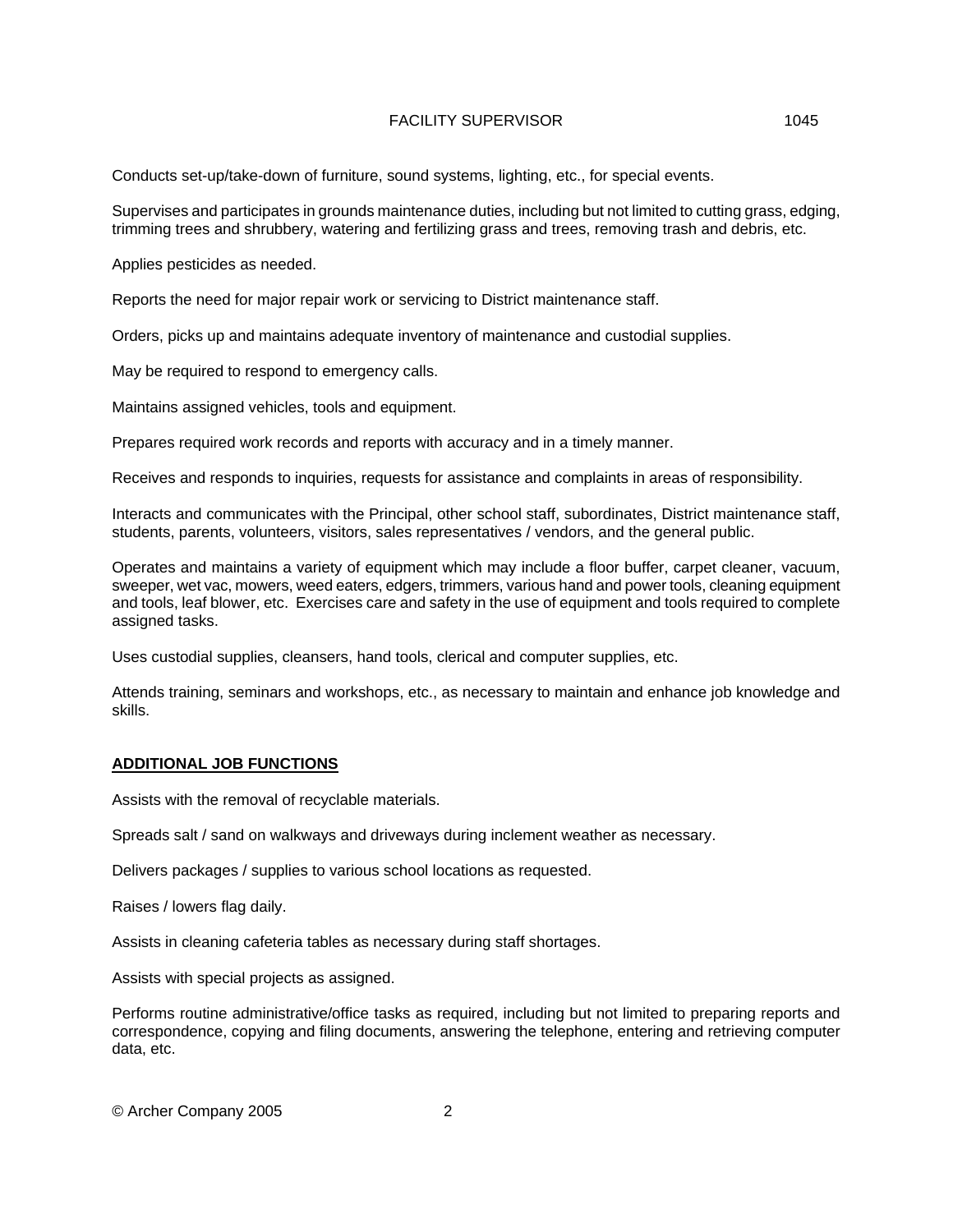Performs related duties as required.

## **MINIMUM TRAINING AND EXPERIENCE**

Requires high school diploma, GED or specialized vocational training supplemented by six to nine years of related facility maintenance experience, or an equivalent combination of education, training and experience that provides the required knowledge, skills and abilities. Must possess a valid state driver's license.

### **MINIMUM QUALIFICATIONS OR STANDARDS REQUIRED TO PERFORM ESSENTIAL JOB FUNCTIONS**

**Physical Requirements:** Requires medium work that involves walking, standing, stooping, crouching, crawling, climbing, stretching or lifting all of the time and also involves exerting between 20 and 50 pounds of force on a recurring basis, or considerable skill, adeptness and speed in the use of fingers, hands or limbs in tasks involving very close tolerances or limits of accuracy.

**Data Conception:** Requires the ability to compare and/or judge the readily observable, functional, structural, or compositional characteristics (whether similar to or divergent from obvious standards) of data, people, or things.

**Interpersonal Communication:** Requires the ability of speaking and/or signaling people to convey or exchange information. Includes the giving of assignments and instructions to subordinates. Includes the receiving of information and instructions from supervisor.

**Language Ability:** Requires the ability to read a variety of administrative, technical and other documents and reports. Requires the ability to prepare various types of reports and documents with the proper format. Has the ability to speak before others with poise, voice control and confidence.

**Intelligence:** Requires the ability to apply principles of rational systems to solve practical problems and deal with a variety of concrete variables in situations where only limited standardization exists; to interpret a variety of instructions furnished in oral, written, diagrammatic or schedule form. Requires the ability to apply influence systems in staff supervision; to learn and understand principles and techniques; to make independent judgments in absence of supervision; to acquire knowledge of topics related to primary occupation. Must have the ability to comprehend and interpret received information.

**Verbal Aptitude:** Requires the ability to record and deliver information, to explain procedures, to follow and give verbal and written instructions; to counsel and teach employees. Must be able to communicate effectively and efficiently in a variety of technical and/or professional languages including facility management, building trades, custodial care, etc.

**Numeric Aptitude:** Requires the ability to add and subtract totals, to multiply and divide, to determine percentages and decimals and to determine time. Must be able to use practical applications of fractions, percentages, ratio and proportion.

**Form/Spatial Aptitude:** Requires the ability to inspect items for proper length, width, and shape.

**Motor Coordination:** Requires the ability to coordinate hands and eyes in using office and specialized equipment; to operate motor vehicles.

**Manual Dexterity:** Requires the ability to handle a variety of items, office equipment, control knobs, switches, hand and power tools, measuring devices, etc. Must have significant levels of eye/hand/foot coordination.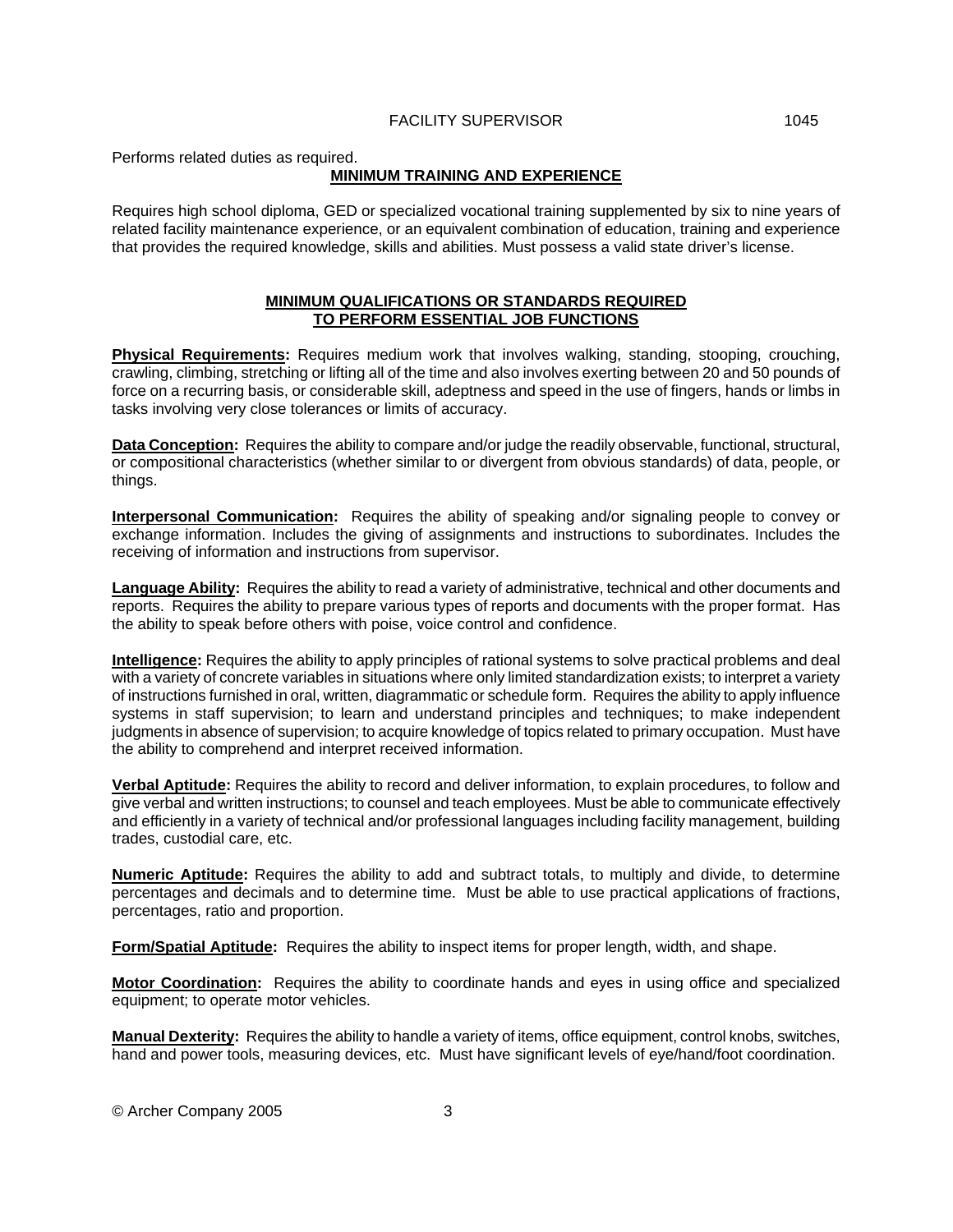**Color Discrimination**: Requires the ability to differentiate colors and shades of color. **Interpersonal Temperament**: Requires the ability to deal with people beyond giving and receiving

instructions. Must be adaptable to performing under stress when confronted with emergency situations or tight deadlines. The worker may be subject to tension as a regular, consistent part of the job. Worker may be subject to danger or risk to a moderate degree.

**Physical Communications**: Requires the ability to talk and hear: (talking: expressing or exchanging ideas by means of spoken words; hearing: perceiving nature of sounds by ear).

# **PERFORMANCE INDICATORS**

**Knowledge of Job:** Has thorough knowledge of the methods, procedures and policies of the assigned school and School District as they pertain to the performance of duties of the Facility Supervisor. Is knowledgeable in the laws, ordinances, standards and regulations pertaining to the specific duties and responsibilities of the position. Is able to follow oral and written instructions with minimal supervision. Has the ability to plan, organize and prioritize daily assignments and work activities. Has thorough knowledge of the practices, methods, materials, tools, equipment and supplies used in grounds and building maintenance activities. Has knowledge of cleaning methods, procedures, materials and supplies. Has skill in performing general maintenance and custodial operations. Is able to estimate time, materials and supplies required to complete various tasks. Has knowledge of applicable occupational hazards and safety precautions. Has knowledge of OSHA laws and District policies pertaining to bloodborne pathogens, and is able to provide related training and to ensure compliance. Is able to perform manual work requiring physical strength and agility. Is able to work effectively despite occasional exposure to heat / cold, odors, toxic agents / hazardous materials, noise, wetness, humidity, electric currents, machinery hazards, dusts, vibrations, working in confined and/or high spaces, etc. Is able to ensure safe and effective use of equipment and tools by subordinates. Is able to read and interpret various technical manuals and materials pertaining to the responsibilities of the job. Knows how to apply supervisory concepts and principles. Knows how to plan, organize and direct a subordinate custodial staff. Has the ability to offer instruction and advice to subordinates regarding policies, methods and regulations. Is able to perform employee evaluations and to make recommendations based on results. Has the ability to offer training and assistance to subordinates, co-workers and employees of other departments as required. Is able to read and interpret various materials pertaining to the responsibilities of the job. Is able to prepare routine reports and records in a concise, clear and effective manner. Has knowledge of proper English usage, grammar, punctuation and spelling; has the mathematical ability to handle required calculations. Has knowledge of and is able to use modern office practices and equipment, including computers and related software. Knows how to maintain effective relationships with personnel of other departments, professionals and members of the public through contact and cooperation. Knows how to react calmly and quickly in emergency situations. Has the ability to learn and utilize new skills and information to improve job performance and efficiency.

**Quality of Work**: Maintains high standards of accuracy in exercising duties and responsibilities. Exercises immediate remedial action to correct any quality deficiencies that occur in areas of responsibility. Maintains high quality communication and interaction with internal and external entities with whom the position interacts.

**Quantity of Work**: Performs described Essential Functions and related assignments efficiently and effectively in order to produce quantity of work which consistently meets established standards and expectations.

**Dependability**: Assumes responsibility for completing assigned work. Completes assigned work within deadlines in accordance with directives, policy, standards and prescribed procedures. Maintains accountability for assigned responsibilities in the technical, human and conceptual areas.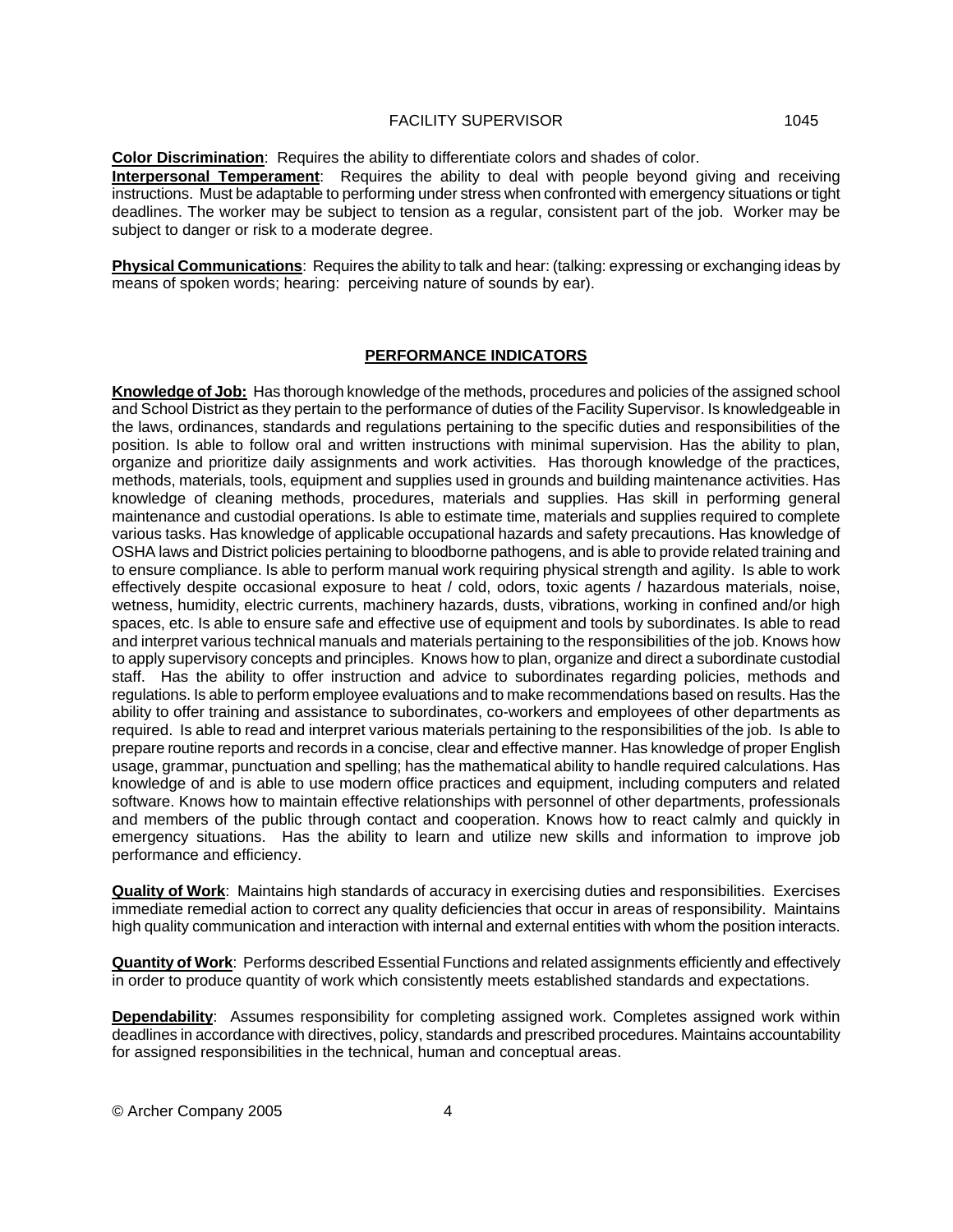**Attendance**: Attends and remains at work regularly and adheres to policies and procedures regarding absenteeism and tardiness. Provides adequate notice to higher management with respect to vacation time and leave requests.

**Initiative and Enthusiasm**: Maintains an enthusiastic, self-reliant and self-starting approach to meet job responsibilities and accountabilities. Strives to anticipate work to be accomplished, and initiates proper and acceptable action for the completion of work with a minimum of supervision and instruction.

**Judgment**: Exercises analytical judgment in areas of responsibility. Identifies issues or situations as they occur and specifies decision objectives. Identifies or assists in identifying alternative solutions to issues or situations. Implements decisions in accordance with prescribed and effective policies and procedures and with a minimum of errors. Seeks expert or experienced advice where appropriate and researches issues, situations and alternatives before exercising judgment.

**Cooperation**: Accepts supervisory instruction and direction and strives to meet the goals and objectives of same. Questions such instruction and direction when clarification of results or consequences are justified, i.e., poor communications, variance with established policies or procedures, etc. Offers suggestions and recommendations to encourage and improve cooperation intra- and inter-departmentally.

**Relationships with Others**: Shares knowledge with managers, supervisors and co-workers for mutual benefit. Contributes to maintaining high morale among all employees. Develops and maintains cooperative and courteous relationships inter- and intra-departmentally, and with external entities with whom the position interacts. Tactfully and effectively handles requests, suggestions and complaints in order to establish and maintain good will. Emphasizes the importance of maintaining a positive image.

**Coordination of Work**: Plans and organizes daily work routine. Establishes priorities for the completion of work in accordance with sound time-management methodology. Avoids duplication of effort. Estimates expected time of completion of work elements and establishes a personal schedule accordingly. Attends required meetings, planning sessions and discussions on time. Implements work activity in accordance with priorities and estimated schedules.

**Safety and Housekeeping**: Adheres to all established safety and housekeeping standards. Ensures such standards are not violated.

**Planning**: Plans, coordinates and uses information effectively to enhance activities and production. Knows and understands expectations regarding such activities and works to ensure such expectations are met. Develops and formulates ways, means and timing to achieve established goals and objectives. Effectively and efficiently organizes, arranges and allocates manpower, financial and other designated resources to achieve such goals and objectives.

**Organizing**: Efficiently organizes own work and that of subordinate staff. Ensures that personnel understand what results are expected of them, and that each is regularly and appropriately informed of all matters affecting or of concern to them.

**Staffing**: Works with upper management, where appropriate, to select and recommend employment of qualified personnel. Personally directs the development and training of personnel under charge, ensuring their proper induction, orientation and training.

**Leading**: Provides a work environment which encourages clear and open communications. Has a clear and comprehensive understanding of the principles of effective leadership and how such principles are to be applied. Provides adequate feedback to personnel under charge concerning their performance. Commends